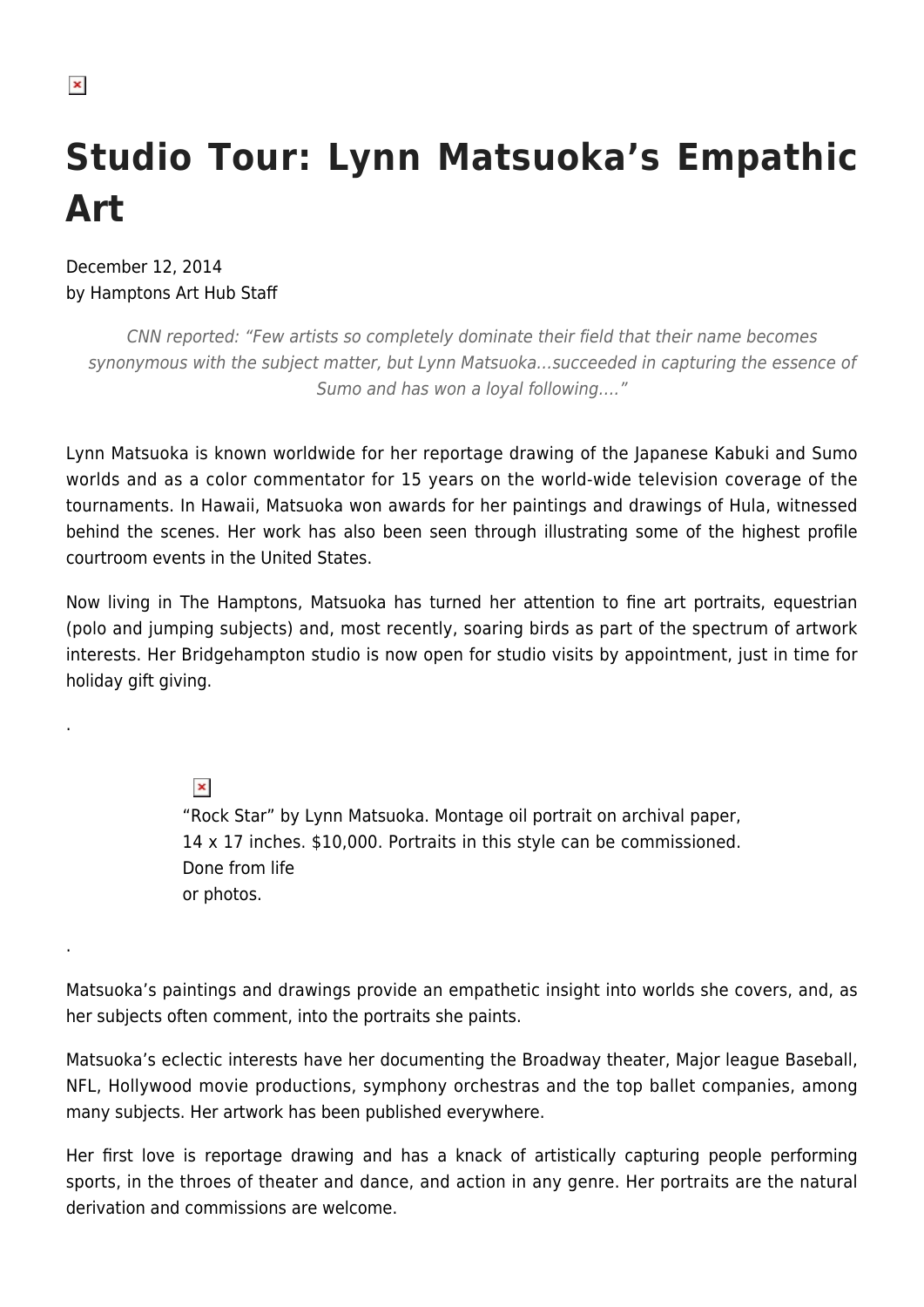Visit the studio to see what we have! Visitors will receive a personal tour of the artwork. The artist will be available for consultation for personal custom portraits and pieces capture subjects in midmotion.

### **PORTRAITS**

.

.

.

.

.

Whether traditional, montage or reportage, like the painting of BIG CHRIS, captures the sensibility and substance of the subject. Portraits can be done from photographs or from life. Sizes begin at 11 x 14 inches and are priced according to size and style and range from \$750 to \$15,000.

 $\pmb{\times}$ "Big Chris" by Lynn Matsuoka. Mixed media on prepared craft and newspaper, 11 x 14 inches. \$3750. Portraits in this and traditional styles can be commissioned.

## **COLLECTIBLE PAINTINGS OF SPORTS ICONS**

Collectible paintings of sports icons are also on view in Matsuoka's studio. The Yankees collection is available or commission a portrait of your favorite athlete. Paintings can be done in a traditional style or montaged with elements of his or her sport.

 $\pmb{\times}$ 

"Derek Jeter – Do What You Love" by Lynn Matsuoka. Oil and mixed media on prepared paper, 12 x 17.5 inches. \$3500.

### **EQUESTRIAN COLLECTION**

The EQUESTRIAN COLLECTION includes on location drawings and paintings developed from on-site drawings. Most drawings are done on local fields of The Hamptons and Wellington, FL. Contact the studio for details on custom drawings or paintings of your horses or to recreate your favorite equestrian memory.

> $\pmb{\times}$ "Final Jump" by Lynn Matsuoka. Oil painting on prepared board, 39 x 27 inches. \$7500.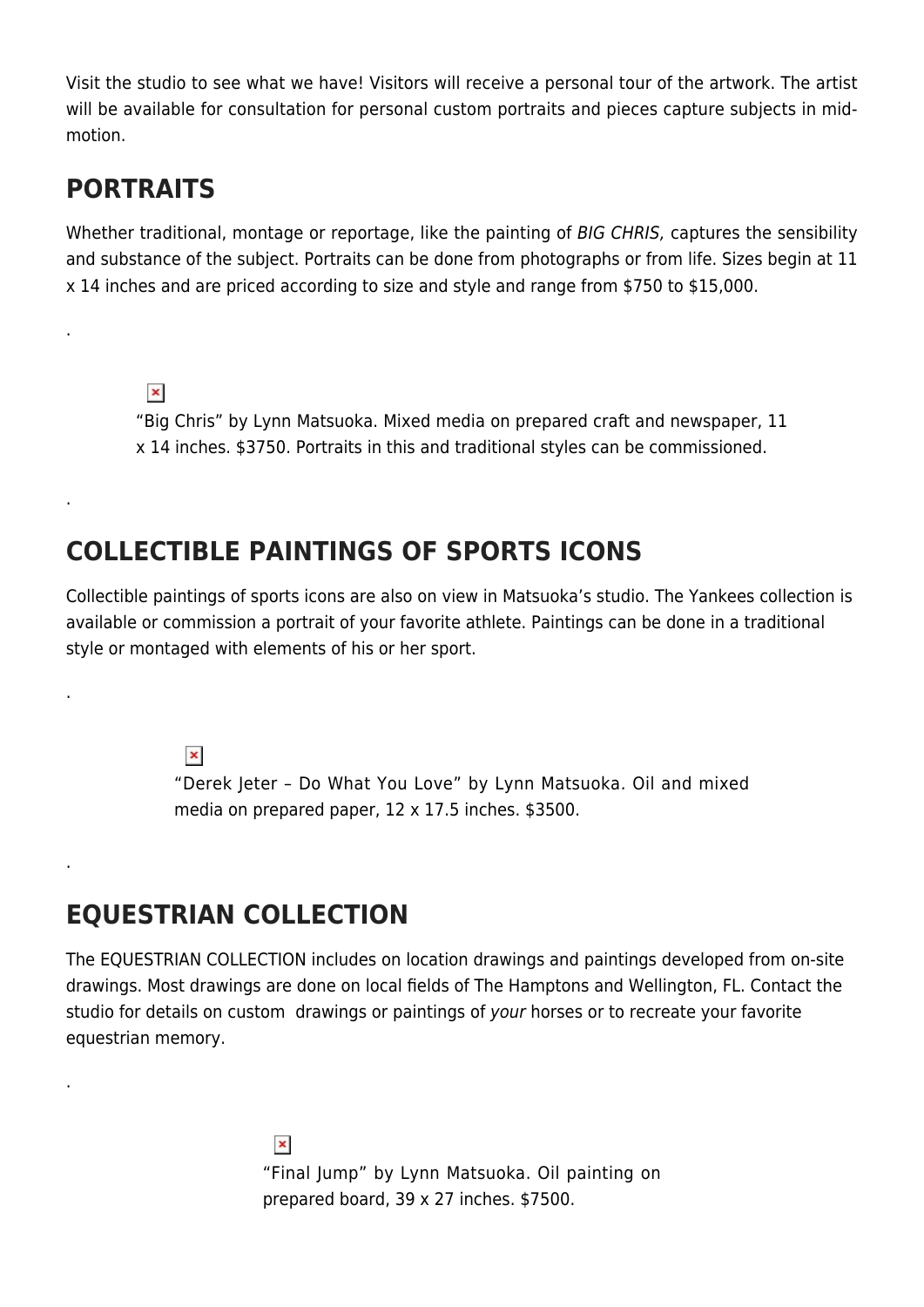#### **BIRDS IN FLIGHT**

.

.

.

.

.

.

The flight of birds over the Equestrian venues have recently captivated Matsuoka. Birds in flight are part of many of her Equestrian paintings. The sense of freedom and flight in the beautiful skies above invite a comforting, meditative sensibility.

 $\pmb{\times}$ 

"Ahead of the Rain" by Lynn Matsuoka. Oil and rice paper on on stretched canvas, 12 x 36 inches.

# **THE JAPAN COLLECTION**

Lynn Matsuoka is known worldwide for her on-location work with the Japanese traditions KABUKI THEATER and SUMO for over 37 years in Japan. These paintings and drawings are available as originals or as high quality inkjet prints on paper and canvas, heavily hand enhanced by the artist. Available at reasonable prices, prints are available in several sizes. Each edition is limited to 20.

 $\pmb{\times}$ 

"Sumo Dohyo Iri" by Lynn Matsuoka, ink jet print, hand enhanced,16 x 20 inches, ed.20. From the original painting done on location at the Tokyo stadium.

#### $\pmb{\times}$

"Danjuro Agemaku" by Lynn Matsuoka. Ink jet print from the original painting done on location at the Kabuki-za in Tokyo, hand enhanced, 20 x 16 inches, ed.20.

**Art by Lynn Matsuoka** can be viewed during a private Studio Visit and Tour at Snake Hollow Studio in Bridgehampton, N.Y. To schedule a visit, call the studio at 631-537-5237 or text 808-479-5966 or email [artist@hamptonsartist.com.](mailto:artist@hamptonsartist.com)